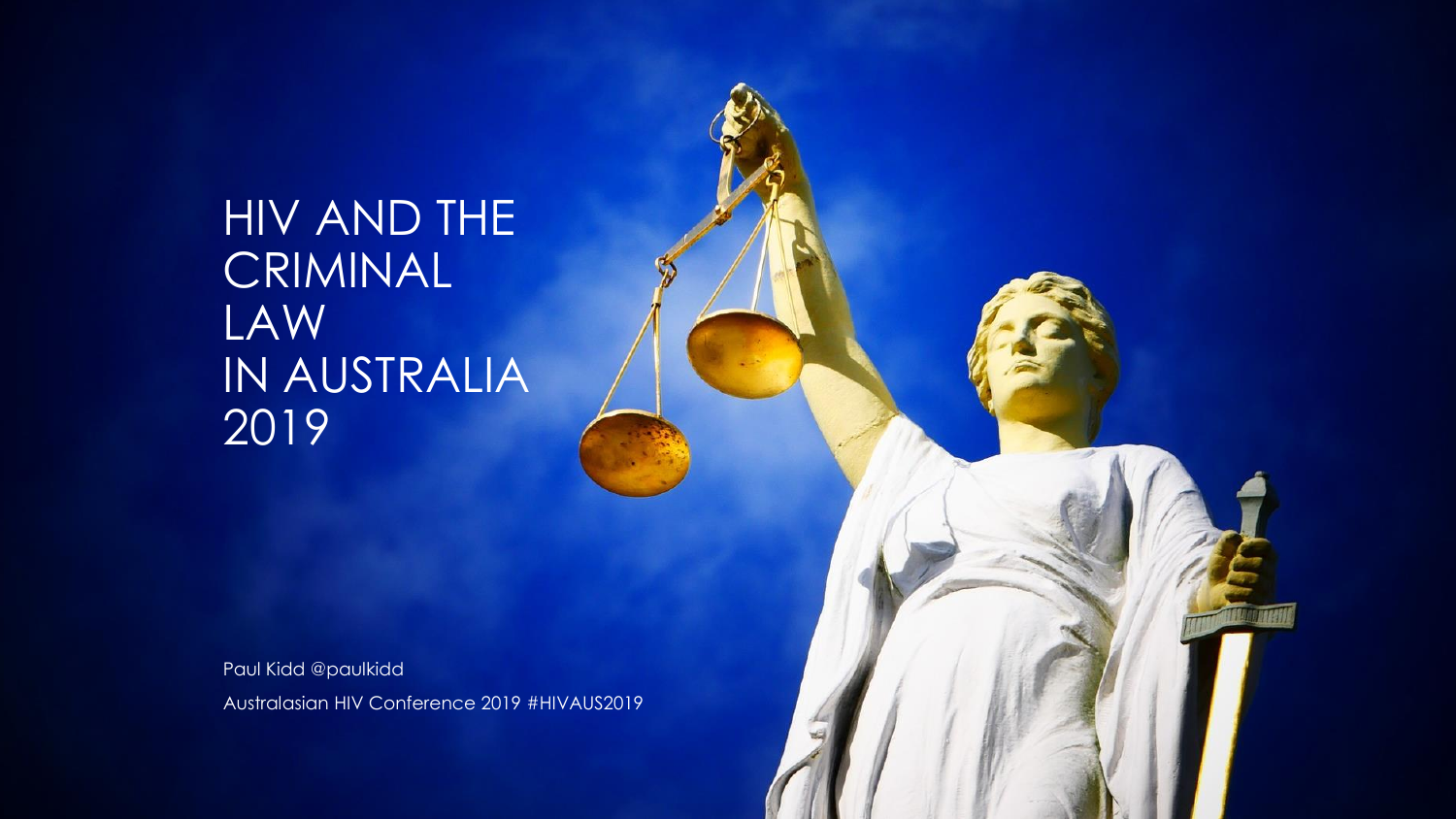## TL;DR

- People with HIV have been subject to criminal prosecution via an increasing variety of species of HIV criminalisation for the last 34 years.
- Criminalisation of disease transmission is a novel, but now well entrenched, area of interest for the criminal justice system.
- In 2019, HIV-related criminal prosecutions continue to occur at a fairly steady rate of 1-2 major prosecutions per year.
- People living with HIV on the margins of mainstream society are most at risk African diaspora, sex workers, drug users, homeless people.
- At least six people are currently incarcerated in Australia due to these laws.
- The scope of criminal surveillance is expanding via spitting laws.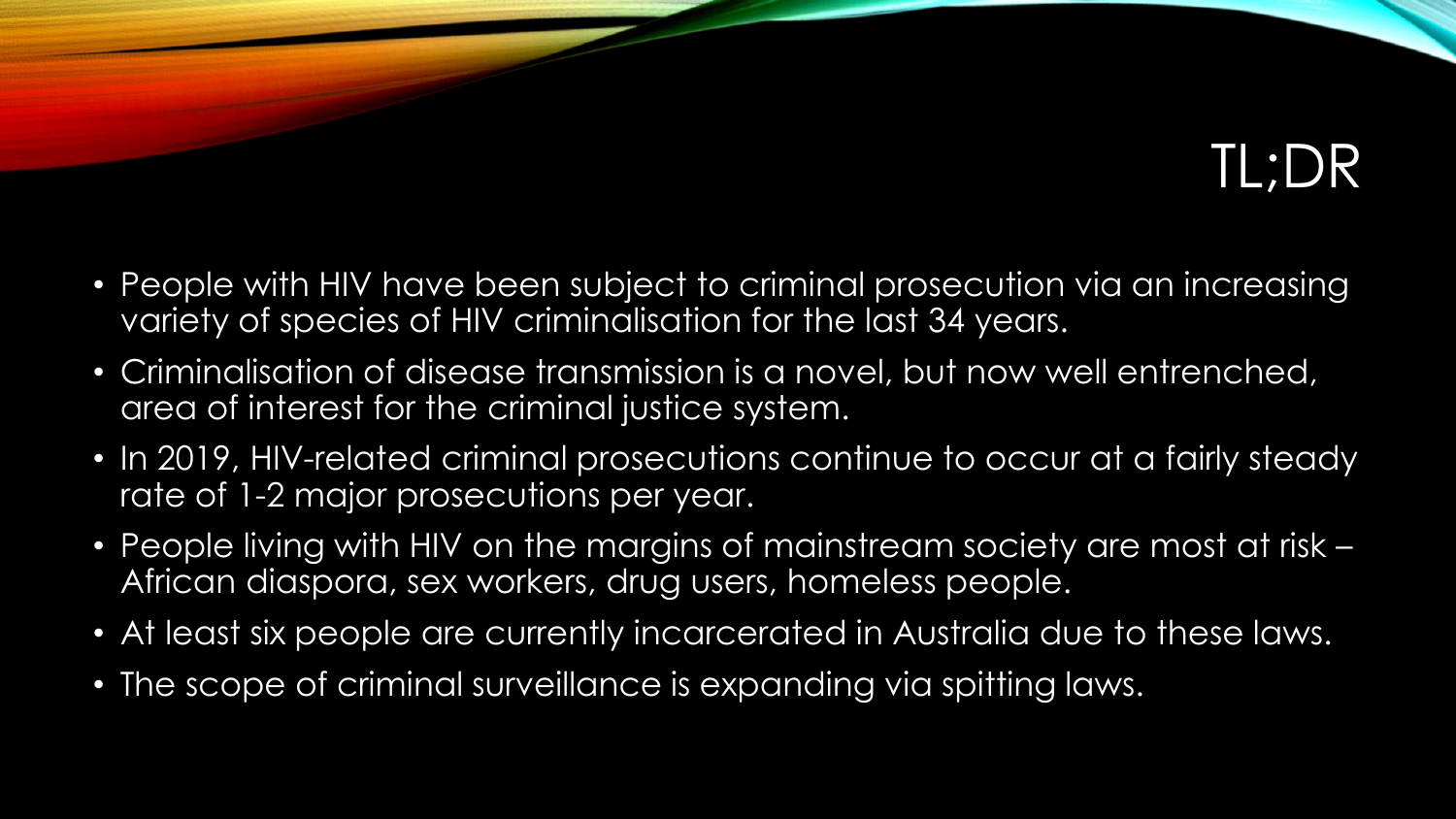## HIV OFFENCES IN AUSTRALIA

|                                            | <b>NSW</b>     | <b>Vic</b>     | Qld            | <b>SA</b>      | <b>WA</b>      | Tas            | <b>ACT</b>          | <b>NT</b>      |
|--------------------------------------------|----------------|----------------|----------------|----------------|----------------|----------------|---------------------|----------------|
| Transmission – intentional                 | 4              | $\overline{0}$ |                | $\overline{0}$ | $\overline{0}$ | $\overline{0}$ | $\overline{O}$      | $\overline{0}$ |
| Transmission - reckless                    | 1              | $\circ$        | $\overline{2}$ |                | $\overline{2}$ | $\theta$       | $\mathsf{O}\xspace$ | $\circ$        |
| Transmission - negligent                   | $\overline{0}$ | 1.             | $\overline{0}$ |                |                |                | $\overline{0}$      | $\overline{0}$ |
| Exposure - reckless                        |                | $8\phantom{1}$ |                | $\mathbf{3}$   |                |                |                     | $\circ$        |
| Procure sex by fraud                       |                | 3              |                |                | $\ast$         |                |                     |                |
| Sex work while HIV+                        |                | >1             |                |                |                |                |                     |                |
| False blood donor declaration              |                | $\mathbf{1}$   |                |                |                |                |                     |                |
| Transmission - public health offence       |                |                |                |                |                |                |                     |                |
| Exposure - public health offence           |                |                |                |                |                |                |                     |                |
| Nondisclosure (per se)                     |                |                |                |                |                |                |                     |                |
| Fail to take precautions - PH offence      |                |                |                |                |                |                |                     |                |
| Mandatory testing by police (spitting etc) | Next?          |                |                | Yes            | Yes            |                |                     | <b>Yes</b>     |

Key: ■ indictable/≥5y ■ summary/ ≥1y ■ regulatory/fine. Numbers indicate known guilty verdicts, blank = no data.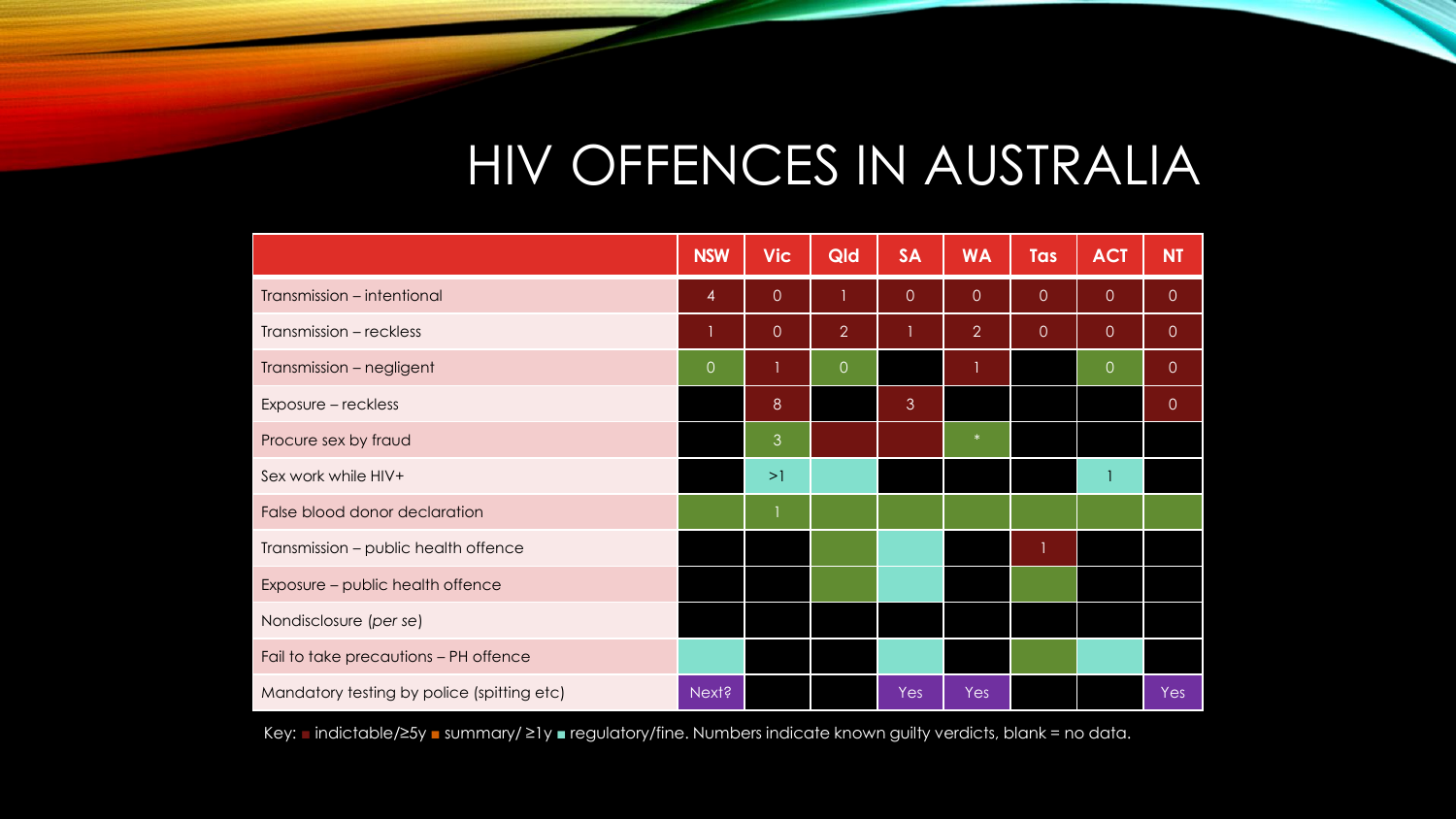## HIV CRIMINAL PROSECUTIONS IN AUSTRALIA